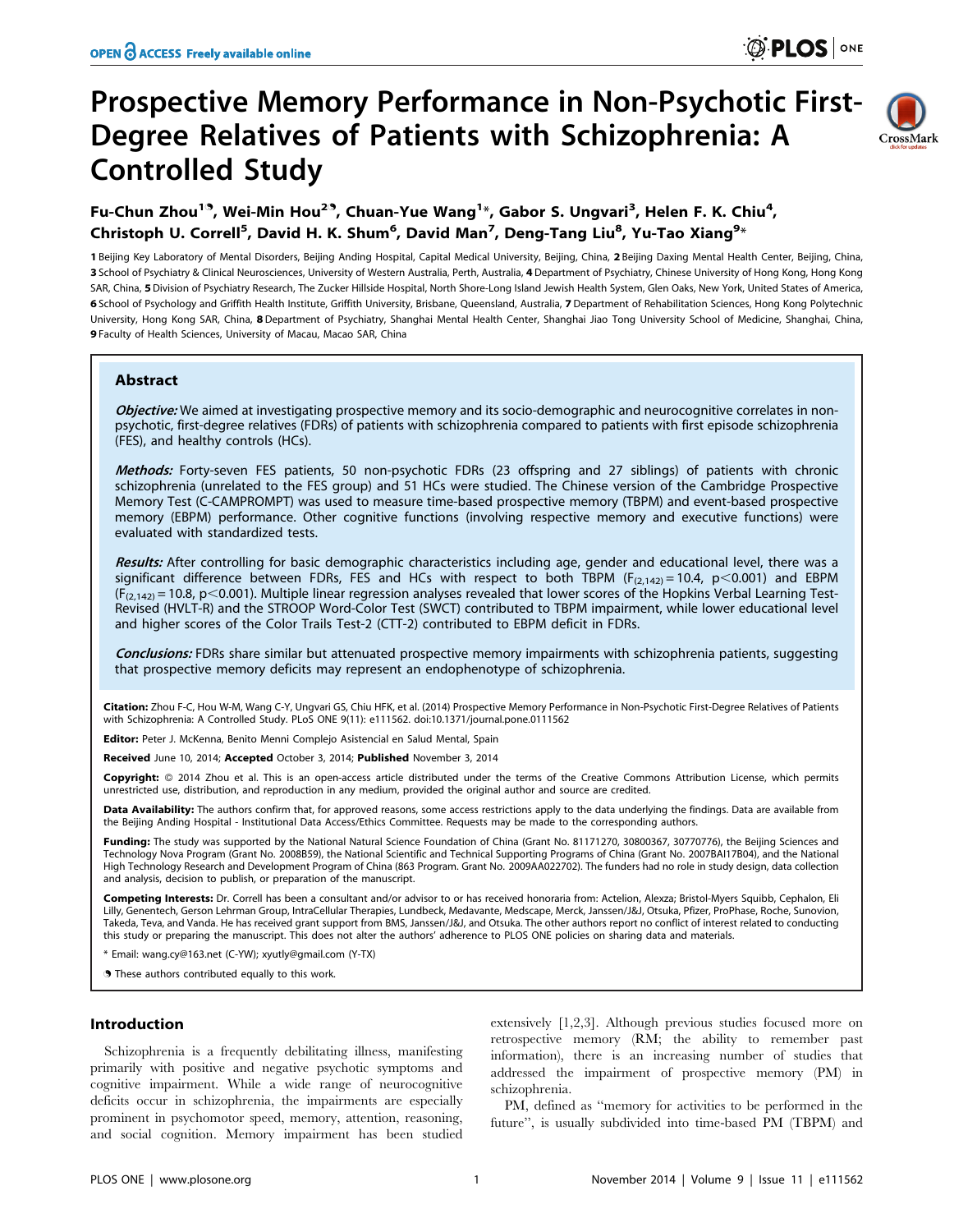event-based PM (EBPM) according to the nature of the cue associated with the future intention. TBPM is the ability to remember carrying out an intention at a specific time in the future. EBPM is defined as the ability to remember performing an intended action when a certain cue appears [4]. PM has been suggested to contribute to the disorganized lifestyle in people with schizophrenia [5]. PM tasks involves the encoding of an intention, retaining the information, executing the intention, and evaluating the outcome [6]. PM involves both retrospective memory and an executive cognition component [7], allowing retrieval of the intended content and the specific action that must be executed [8].

PM deficits have been consistently found in both chronic and first episode schizophrenia [9,10,11,12,13,14,15,16,17]. A recent meta-analysis showed that PM correlated significantly with negative symptoms and duration of illness (DOI) in chronic schizophrenia [14]. Results in first episode patients have been more contradictory, with one study finding significant associations between PM and negative symptoms [16], while another one did not [17]. TBPM was found to be more impaired than EBPM [9], except in one study [18], which reported that the interaction between schizophrenia diagnosis and PM type (time-based versus event-based) was not significant. Some researchers suggested that PM deficits may be a primary rather than secondary deficit in schizophrenia [10,12,18]. However, this conclusion cannot be drawn with confidence, as it was not confirmed in all studies [16].

Schizophrenia has a strong heritable component [19] with heritability estimates of as high as 80% [20]. Cognitive impairment may be related to the genetic susceptibility for schizophrenia, as first-degree relatives (FDRs) show similar but less severe cognitive deficits compared to patients, including immediate and delayed recall, working memory, executive functions, spatial reasoning, verbal knowledge, perceptual and motor speed, attention and verbal fluency [21–30]. Research on PM in the population at high risk for schizophrenia is still in its infancy. To date, there have been only two studies addressing PM performance in FDRs of schizophrenia patients [17,31]. While one study [31] found significant PM deficits in a small sample of parents and siblings  $(n = 26)$ , a second study [17] did not observe a difference compared to HCs examining 40 nonpsychotic siblings of schizophrenia patients. Due to the small sample size and contradictory findings of the two prior studies, these findings require further examination.

The aims of the current study were (1) to determine whether schizophrenia patients' first-degree relatives (including siblings and offspring) show impairment in TBPM and EBPM compared to healthy controls and to FES; and (2) to clarify the relationship between PM performance and demographic as well as clinical variables.

The first hypothesis was that FDRs would share similar but attenuated PM impairments with FES. The second hypothesis was that RM and executive functions would be significantly correlated with PM tasks in FDRs.

#### Methods

#### Participants

FDRs (23 offspring and 27 siblings) of schizophrenia patients were recruited as unaffected family members. Further, 47 firstepisode schizophrenia patients from either outpatient or inpatient facilities in Beijing Anding Hospital (unrelated to the FDR group) were recruited. FES and FDRs were consecutively referred to the research team for screening of eligibility by their treating psychiatrists (for FES) or their psychotic relatives' treating psychiatrist (for FDRs). A group of 51 healthy controls (HCs)

matched with the FES group by age ( $\pm 2$  years) and education ( $\pm 2$ ) years) was recruited from the community through advertisements.

Familial high-risk individuals matched to the FES group by age  $(\pm 2 \text{ years})$  and education  $(\pm 2 \text{ years})$  and fulfilling the following study criteria were invited to participate in the study. (1) Offspring or siblings of patients with schizophrenia according to DSM-IV  $[32,33]$ ; (2) age between 16 and 45 years; (3) Chinese ethnicity; (4) at least primary level of education and having the ability to understand the requirements of the study; (5) willingness to give informed consent to take part in the study. Exclusion criteria were (1) history or current diagnosis of any psychiatric disorder; (2) history of or current major medical or neurological condition(s), including learning disability/mental retardation.

All patients with first-episode schizophrenia fulfilled the criteria of the Diagnostic and Statistical Manual of Mental Disorderfourth edition (DSM-IV) [32] for schizophrenia established by administering the SCID-DSM-IV; [33] augmented by a review of medical records. In addition, they satisfied the following inclusion criteria (1) acute manifestations of the first episode of the illness; (2) age between 16 and 45 years; (3) at least primary level of education and the ability to understand the requirements of the study; (4) willingness to give informed consent to take part in the study. Exclusion criteria were: 1) history of, or current drug/alcohol abuse; and (2) history of, or current major medical or neurological condition(s), including learning disability and mental retardation.

HCs without history of or current psychiatric disorders, medical and neurological conditions were also recruited. The absence of psychiatric disorders was established with SCID-DSM-IV. The study protocol was approved by the Clinical Research Ethics Committee of Beijing Anding Hospital. Written informed consent was obtained from each participant.

#### Assessment

Prospective memory. PM was assessed with the validated Chinese version of the Cambridge PM Test (C-CAMPROMPT) [34]. In this test, participants are asked to remember carrying out three TBPM and EBPM tasks each while working on a number of other activities (pencil and paper tasks, such as a general knowledge quiz or word-finding puzzle) for a 20 minute period. The C-CAMPROMPT generates scores on all six tasks, each with a maximum score of 6; higher scores indicate better PM performance.

Other neuropsychological assessments, targeting RM, verbal fluency, visual attention, and cognitive flexibility included:

- 1) Hopkins Verbal Learning Test-revised, Chinese version (HVLT-R; [35], to measure RM. The HVLT-R is a listlearning verbal memory test that has three learning trials (immediate recall) and a delayed recall. The total score of the immediate recall was used to measure RM.
- 2) Verbal Fluency Test, Chinese version (VFT; [35] to assess language and category fluency. VFT comprises four sections: two character (''phonemic'') tests and two category (sematic) tests. The separately averaged scores in the two character and two category trials yield an overall phrase performance and category verbal fluency performance, respectively.
- 3) Color Trails Test (CTT). The CTT [36], a culture-neutral version of the Trail Making Test (TMT; [37]), was selected to measure sustained visual attention. The CTT consists of two parts (CTT-1 and CTT-2). The CTT-1 requires participants to connect a series of numbered circles that are randomly printed on a sheet of paper. In the CTT-2, numbered circles of 1 to 25 are shown twice (printed in pink and in yellow) randomly on a sheet of paper. Participants are asked to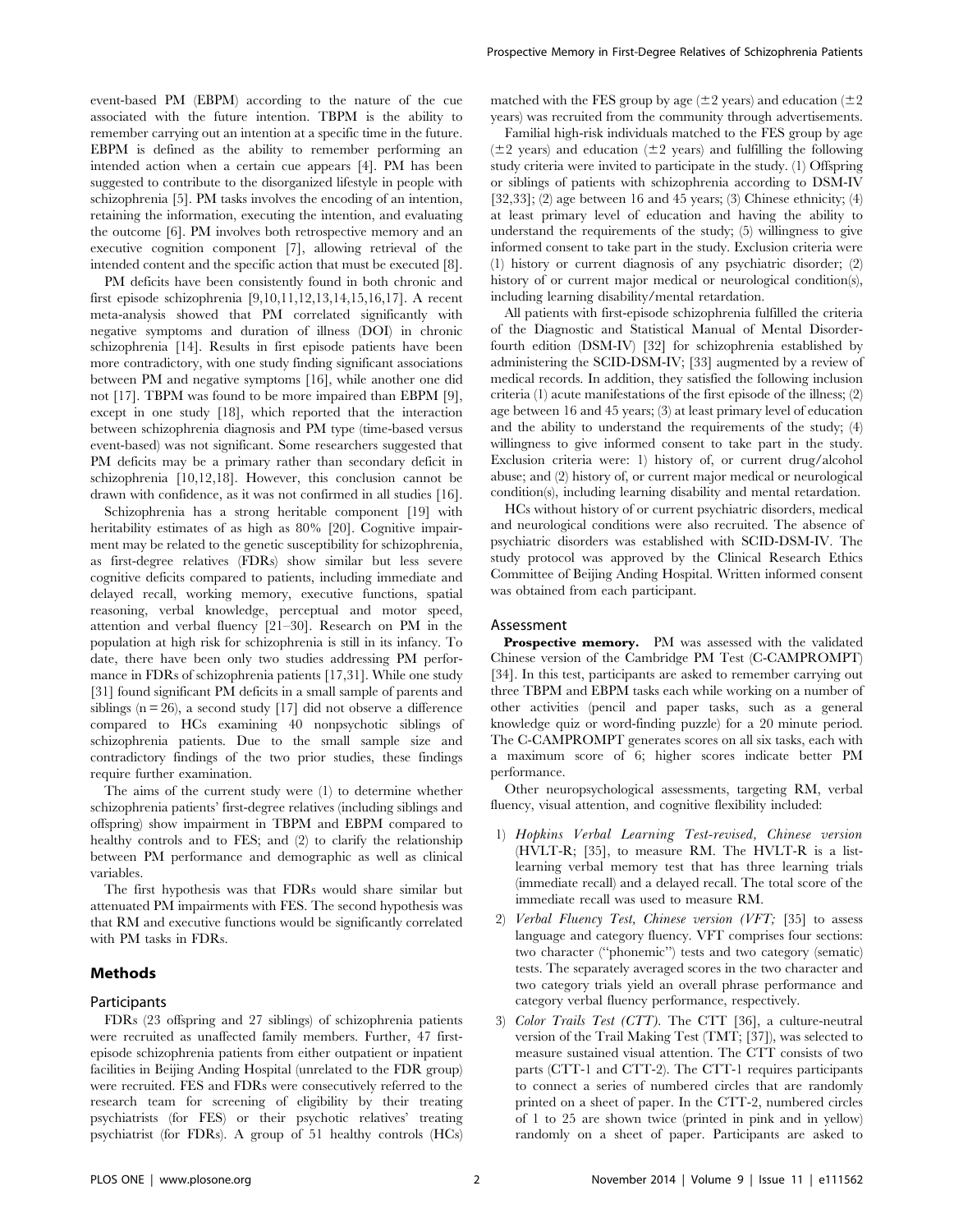Table 1. Comparison of first episode schizophrenia patients, first-degree relatives of patients with chronic schizophrenia and healthy controls with respect to demographic,<br>neurocognitive and clinical characteristics. Table 1. Comparison of first episode schizophrenia patients, first-degree relatives of patients with chronic schizophrenia and healthy controls with respect to demographic, neurocognitive and clinical characteristics.

|                                                                                                                                                                                                                                                                                                                                                                                                                                                                                                                                                                                                                                          | Patients (n = 47) |               | Relatives (n = 50)                                                                                                                                                                                                                                                                                                                                                               |                  | Controls $(n = 51)$      |                                                                                                                                                                                                                                                                                                                                                                                  | <b>Statistics</b>   |                |
|------------------------------------------------------------------------------------------------------------------------------------------------------------------------------------------------------------------------------------------------------------------------------------------------------------------------------------------------------------------------------------------------------------------------------------------------------------------------------------------------------------------------------------------------------------------------------------------------------------------------------------------|-------------------|---------------|----------------------------------------------------------------------------------------------------------------------------------------------------------------------------------------------------------------------------------------------------------------------------------------------------------------------------------------------------------------------------------|------------------|--------------------------|----------------------------------------------------------------------------------------------------------------------------------------------------------------------------------------------------------------------------------------------------------------------------------------------------------------------------------------------------------------------------------|---------------------|----------------|
| Variable                                                                                                                                                                                                                                                                                                                                                                                                                                                                                                                                                                                                                                 | z                 | Percent       | z                                                                                                                                                                                                                                                                                                                                                                                | Percent          | z                        | Percent                                                                                                                                                                                                                                                                                                                                                                          | ∣ ~                 | pvalue         |
| Men                                                                                                                                                                                                                                                                                                                                                                                                                                                                                                                                                                                                                                      | 28                | 59.6          | 26                                                                                                                                                                                                                                                                                                                                                                               | 52.0             | $\frac{8}{2}$            | 42.9                                                                                                                                                                                                                                                                                                                                                                             | 2.974               | 0.226          |
| On antipsychotics                                                                                                                                                                                                                                                                                                                                                                                                                                                                                                                                                                                                                        | 24                | 51.1          | $\mathbf{I}$                                                                                                                                                                                                                                                                                                                                                                     | $\mathbf{I}$     | $\overline{1}$           | $\overline{1}$                                                                                                                                                                                                                                                                                                                                                                   | $\overline{1}$      | $\overline{1}$ |
| On anticholinergics                                                                                                                                                                                                                                                                                                                                                                                                                                                                                                                                                                                                                      | $\overline{0}$    | 21.3          | $\sf I$                                                                                                                                                                                                                                                                                                                                                                          | $\sf I$          | $\mathsf I$              | $\mathsf I$                                                                                                                                                                                                                                                                                                                                                                      | $\mathsf I$         | $\overline{1}$ |
|                                                                                                                                                                                                                                                                                                                                                                                                                                                                                                                                                                                                                                          | Mean              | G             | Mean                                                                                                                                                                                                                                                                                                                                                                             | G                | Mean                     | G                                                                                                                                                                                                                                                                                                                                                                                | Fix                 | pvalue         |
| Age (year)                                                                                                                                                                                                                                                                                                                                                                                                                                                                                                                                                                                                                               | 25.5              | 6.5           | 28.0                                                                                                                                                                                                                                                                                                                                                                             | 63               | 24.3                     | 4.7                                                                                                                                                                                                                                                                                                                                                                              | 4.8                 | $\overline{0}$ |
| Education (year)                                                                                                                                                                                                                                                                                                                                                                                                                                                                                                                                                                                                                         | 14.1              | 1.8           | 14.0                                                                                                                                                                                                                                                                                                                                                                             | 2.7              | 16.1                     | 2.6                                                                                                                                                                                                                                                                                                                                                                              | $16.8^{k}$          | < 0.001        |
| Age at onset (year)                                                                                                                                                                                                                                                                                                                                                                                                                                                                                                                                                                                                                      | 24.4              | 5.9           | $\begin{array}{c} \rule{0pt}{2.5ex} \rule{0pt}{2.5ex} \rule{0pt}{2.5ex} \rule{0pt}{2.5ex} \rule{0pt}{2.5ex} \rule{0pt}{2.5ex} \rule{0pt}{2.5ex} \rule{0pt}{2.5ex} \rule{0pt}{2.5ex} \rule{0pt}{2.5ex} \rule{0pt}{2.5ex} \rule{0pt}{2.5ex} \rule{0pt}{2.5ex} \rule{0pt}{2.5ex} \rule{0pt}{2.5ex} \rule{0pt}{2.5ex} \rule{0pt}{2.5ex} \rule{0pt}{2.5ex} \rule{0pt}{2.5ex} \rule{0$ | $\mathbb{I}$     | $\mathbb{I}$             | I.                                                                                                                                                                                                                                                                                                                                                                               | I.                  | Ţ              |
| DUP (month)                                                                                                                                                                                                                                                                                                                                                                                                                                                                                                                                                                                                                              | 12.8              | 11.7          | $\mathsf{I}$                                                                                                                                                                                                                                                                                                                                                                     |                  | $\overline{1}$           | $\mathbf{I}$                                                                                                                                                                                                                                                                                                                                                                     | $\mathsf{I}$        | $\mathsf{I}$   |
| PANSS positive                                                                                                                                                                                                                                                                                                                                                                                                                                                                                                                                                                                                                           | 25.3              | 4.3           | J                                                                                                                                                                                                                                                                                                                                                                                | п                | $\overline{1}$           | $\sf I$                                                                                                                                                                                                                                                                                                                                                                          | $\overline{1}$      | п              |
| PANSS negative                                                                                                                                                                                                                                                                                                                                                                                                                                                                                                                                                                                                                           | 22.5              | 6.8           | $\overline{\phantom{a}}$                                                                                                                                                                                                                                                                                                                                                         | $\overline{1}$   | $\overline{\phantom{a}}$ | $\overline{1}$                                                                                                                                                                                                                                                                                                                                                                   | $\mathbf{I}$        | $\overline{1}$ |
| ЪŠЬ                                                                                                                                                                                                                                                                                                                                                                                                                                                                                                                                                                                                                                      | 41.3              | 9.8           | I                                                                                                                                                                                                                                                                                                                                                                                | I                | $\mathbb{I}$             | $\begin{array}{c} \rule{0pt}{2.5ex} \rule{0pt}{2.5ex} \rule{0pt}{2.5ex} \rule{0pt}{2.5ex} \rule{0pt}{2.5ex} \rule{0pt}{2.5ex} \rule{0pt}{2.5ex} \rule{0pt}{2.5ex} \rule{0pt}{2.5ex} \rule{0pt}{2.5ex} \rule{0pt}{2.5ex} \rule{0pt}{2.5ex} \rule{0pt}{2.5ex} \rule{0pt}{2.5ex} \rule{0pt}{2.5ex} \rule{0pt}{2.5ex} \rule{0pt}{2.5ex} \rule{0pt}{2.5ex} \rule{0pt}{2.5ex} \rule{0$ | Ï                   | Ţ              |
| TBPM                                                                                                                                                                                                                                                                                                                                                                                                                                                                                                                                                                                                                                     | 9.1               | 5.3           | 11.4                                                                                                                                                                                                                                                                                                                                                                             | 4.0              | 14.8                     | 3.5                                                                                                                                                                                                                                                                                                                                                                              | 33.5 <sup>k</sup>   | < 0.001        |
| EBPM                                                                                                                                                                                                                                                                                                                                                                                                                                                                                                                                                                                                                                     | 11.5              | 4.7           | 13.8                                                                                                                                                                                                                                                                                                                                                                             | 3.2              | 15.7                     | 2.7                                                                                                                                                                                                                                                                                                                                                                              | $27.6^{k}$          | 0.001          |
| HVLT-R                                                                                                                                                                                                                                                                                                                                                                                                                                                                                                                                                                                                                                   | 22.0              | 6.8           | 26.2                                                                                                                                                                                                                                                                                                                                                                             | 5.2              | 29.5                     | 4.4                                                                                                                                                                                                                                                                                                                                                                              | 30.6 <sup>k</sup>   | < 0.001        |
| $CT-1$                                                                                                                                                                                                                                                                                                                                                                                                                                                                                                                                                                                                                                   | 59.0              | 14.5          | 38.7                                                                                                                                                                                                                                                                                                                                                                             | 11.0             | 46.3                     | 14.3                                                                                                                                                                                                                                                                                                                                                                             | 32.3                | 0.001          |
| $CT-2$                                                                                                                                                                                                                                                                                                                                                                                                                                                                                                                                                                                                                                   | 93.0              | 21.3          | 80.7                                                                                                                                                                                                                                                                                                                                                                             | 23.3             | 76.6                     | 19.7                                                                                                                                                                                                                                                                                                                                                                             | 8.9                 | < 0.001        |
| SCWT                                                                                                                                                                                                                                                                                                                                                                                                                                                                                                                                                                                                                                     | 33.8              | 9.4           | 37.3                                                                                                                                                                                                                                                                                                                                                                             | 11.5             | 46.6                     | 11.0                                                                                                                                                                                                                                                                                                                                                                             | $31.8$ <sup>k</sup> | 0.001          |
| WCST-PE                                                                                                                                                                                                                                                                                                                                                                                                                                                                                                                                                                                                                                  | 11.3              | 7.5           | 18.7                                                                                                                                                                                                                                                                                                                                                                             | 6.6              | 7.2                      | 3.8                                                                                                                                                                                                                                                                                                                                                                              | 64.5 k              | < 0.001        |
| WCST-CC                                                                                                                                                                                                                                                                                                                                                                                                                                                                                                                                                                                                                                  | 2.9               | $\frac{6}{1}$ | 2.4                                                                                                                                                                                                                                                                                                                                                                              | $\frac{8}{1}$    | 3.4                      | $\overline{14}$                                                                                                                                                                                                                                                                                                                                                                  | 10.8 k              | 0.009          |
| <b>VFL</b>                                                                                                                                                                                                                                                                                                                                                                                                                                                                                                                                                                                                                               | 2.7               | 0.9           | 3.0                                                                                                                                                                                                                                                                                                                                                                              | $1.\overline{3}$ | 3.8                      | $\frac{0}{1}$                                                                                                                                                                                                                                                                                                                                                                    | 15.5 k              | < 0.001        |
| ył                                                                                                                                                                                                                                                                                                                                                                                                                                                                                                                                                                                                                                       | 13.2              | 3.7           | 14.8                                                                                                                                                                                                                                                                                                                                                                             | 3.3              | 17.9                     | 3.4                                                                                                                                                                                                                                                                                                                                                                              | 23.9                | < 0.001        |
| CTT = Color Trails Test; DUP = Duration of untreated psychosis; EBPM = Event-based prospective memory; HYLT-R = Hopkins Verbal Learning Test-Revised Version; k = Kruskal-Wallis H test; PANSS = Positive and Negative Syndrom<br>Scale; PSP=Personal and Social Performance Scale; SCWT = Stroop Color Word Test; WCST-PE=Wisconsin Card Sorting Test (percentage of perseverative errors); WCST-CC=Wisconsin Card Sorting Test (number of categories<br>completed); TBPM = Time-based prospective memory; VFC = Verbal Fluency Test (Category test); VFL = Verbal Fluency Test (Letter test).<br>doi:10.1371/journal.pone.0111562.t001 |                   |               |                                                                                                                                                                                                                                                                                                                                                                                  |                  |                          |                                                                                                                                                                                                                                                                                                                                                                                  |                     |                |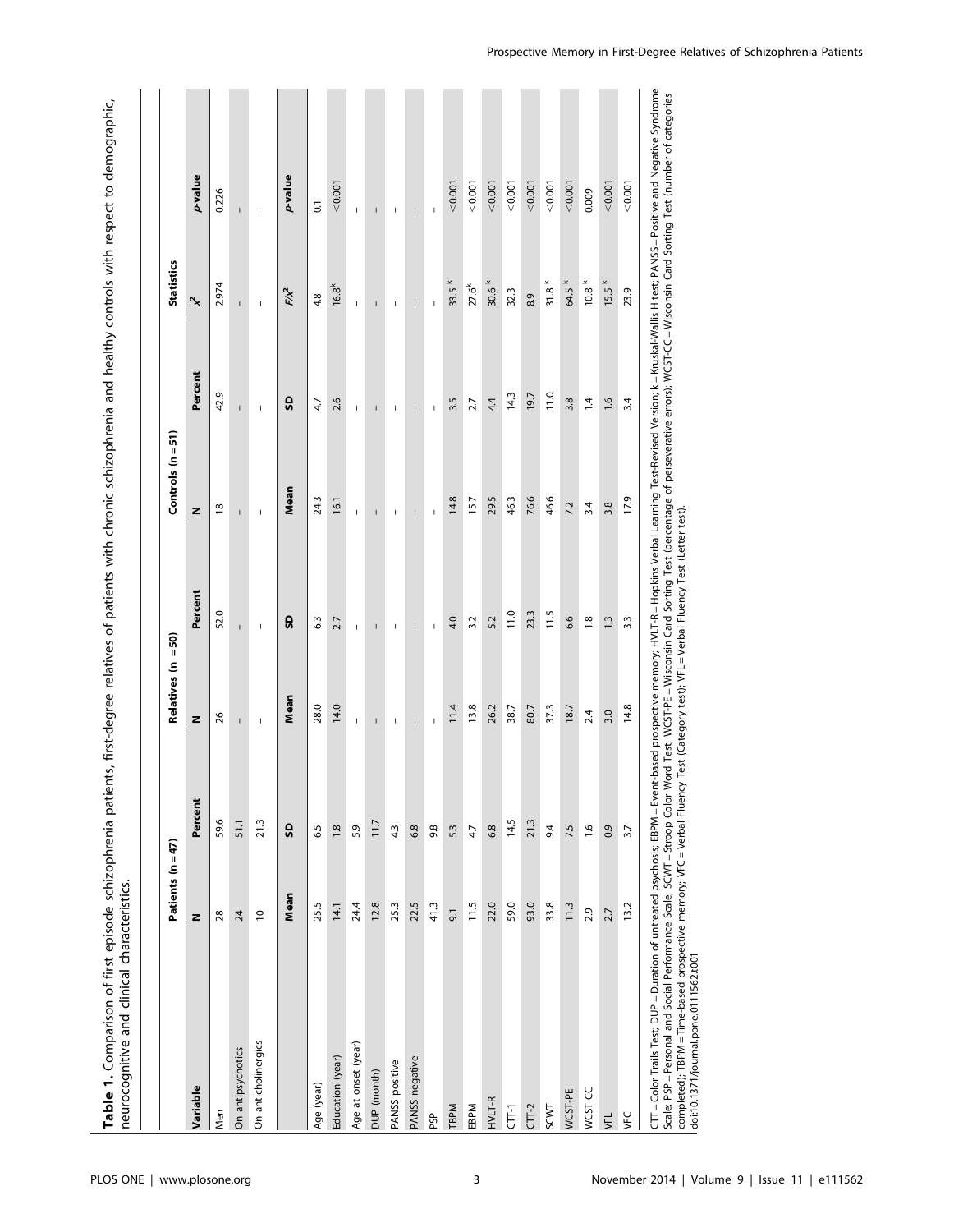| <b>TRUIS 2.</b> TOSCITOC analyses OF TDI IN and LDI IN. |                      |                     |                               |         |  |  |  |
|---------------------------------------------------------|----------------------|---------------------|-------------------------------|---------|--|--|--|
| <b>Prospective Memory Task</b>                          | (I) Group            | (II) Group          | <b>Mean Difference (I-II)</b> | p-value |  |  |  |
| <b>TBPM</b>                                             | Relatives $(n = 50)$ | Patients $(n = 47)$ | 2.2                           | 0.02    |  |  |  |
|                                                         |                      | Controls $(n = 51)$ | $-2.7$                        | 0.003   |  |  |  |
| <b>EBPM</b>                                             | Relatives $(n = 50)$ | Patients $(n = 47)$ | 2.3                           | 0.003   |  |  |  |
|                                                         |                      | Controls $(n = 51)$ | $-1.5$                        | 0.038   |  |  |  |

Table 2. Post-hoc analyses of TBPM and EBPM.

EBPM = Event-based prospective memory; TBPM = Time-based prospective memory. doi:10.1371/journal.pone.0111562.t002

connect the numbers from 1 to 25 alternating between the two colors.

## Results

- 4) Stroop Color Word Test (SCWT), Chinese version; [35] was administered to measure selective attention and cognitive flexibility. SCWT is composed of three parts, each lasting for 45 seconds. Only the score of the third part of the test - the Stroop Color-Word Interference - was used in this study.
- 5) Wisconsin Card Sorting Test (WCST-64). The computerized version of the WCST-64 was adopted to assess the prefrontal lobe function of reactive flexibility [38]. The number of categories completed (WCST-CC) and the percentage of perseverative errors (WCST-PE) were recorded.

# Procedures

All participants were tested in Beijing Anding Hospital. Neuropsychological tests were administered first in a randomized order to minimize the possibility of order effects. After a short break, the C-CAMPROMPT was administered.

The whole assessment lasted 1–2 hours and was completed on the same day for controls and relatives and within two consecutive days for patients, as some patients could not complete both tests and tasks on the same day.

All participants were asked to repeat the instructions before beginning the C-CAMPROMPT to ensure that they understood what was expected of them. The instructions were repeated and explained to participants who seemed uncertain about the nature of the test. Upon completion of the C-CAMPROMPT, participants were again asked to repeat the requirements of the test to make sure they remembered and understood the instructions. Two psychiatrists (FCZ and WMH) who were trained to assess PM and other cognitive functions administered the PM and other neurocognitive tests.

## Data analysis

The data were analyzed using SPSS, Version 20.0 for Windows. Comparisons between FDRs, FES and HCs with regard to sociodemographic characteristics and mean scores of all neurocognitive tests were performed using independent sample one-way ANOVA, ANCOVA, Mann-Whitney U tests and chi-square tests, as appropriate. Comparisons between siblings and offspring regarding TBPM and EBPM were performed using independent-samples t-tests. Pearson's or Spearman rank correlation analysis was performed to determine the associations between performance on TBPM and EBPM tasks and socio-demographic and other neurocognitive tests. Factors independently associated with the performance on the TBPM and EBPM in FDRs were identified with stepwise multiple linear regression analyses. The normality of distributions for the continuous variables was checked with the one-sample Kolmogorov-Smirnov test. Two-tailed tests were used in all analyses with the significance level set at 0.05.

Altogether, 148 subjects were included in this study, i.e., 47 FES patients, 50 relatives of chronic schizophrenia patients and 51 controls. Subjects were on average in their mid to end 20s and 43– 60% were male. Table 1 presents the basic demographic variables, the cognitive test results in the three groups, and the clinical characteristics of the FES group. There was a significant difference between the three groups in education. Table 2 shows the posthoc analyses of TBPM and EBPM. After controlling for basic demographic characteristics including age, gender and educational level by analysis of covariance (ANCOVA), the difference between the three groups remained significant with respect to both TBPM  $(F_{(2,142)} = 10.4, p<0.001)$  and EBPM  $(F_{(2,142)} = 10.8, p<0.001)$ . In addition, we compared TBPM and EBPM between the siblings and offspring and did not find any significant difference between these two subgroups (Table 3).

Table 4 presents the relationships between PM and sociodemographic variables, other cognitive tests, and clinical variables. For FDRs, lower scores on the HVLT-R, and SCWT, and higher scores of CTT-1 and CTT-2 were significantly associated with poorer TBPM performance. Conversely, female gender, lower educational level, lower scores of HVLT-R and VFC, and higher scores of the CTT-2 were associated with poorer EBPM performance.

Table 5 shows the independent correlates of TBPM and EBPM performance in FDRs. In the regression analyses, TBPM and EBPM scores were entered as the dependent variable separately, while all variables that showed significant correlations with PM tasks were entered as independent variables. Lower scores of HVLT-R and SWCT (total  $R^2 = 0.30$ , p $\leq 0.001$ ) independently contributed to poorer TBPM performance, while lower educational level, and higher scores of CTT-2 contributed to worse EBPM performance (total  $R^2 = 0.17$ , p = 0.005).

## **Discussion**

Confirming our first hypothesis, FDRs performed significantly poorer on both TBPM and EBPM compared to HCs, and shared a similar pattern of PM performance with schizophrenia patients [9,11,12,39] before and after controlling for potential confounding effects of basic demographic characteristics. This finding suggests that PM may be related to the genetic susceptibility for schizophrenia and that it could be considered as a potential endophenotype. In addition, PM impairment is often regarded as a primary deficit in schizophrenia [17,18,40,41]. The results in FDRs partly support this notion because after controlling for potentially confounding demographic variables, the difference in PM performance between FDRs, FES and HCs remained significant.

Previous studies found that FDRs of schizophrenia patients are a heterogeneous group regarding their risk for developing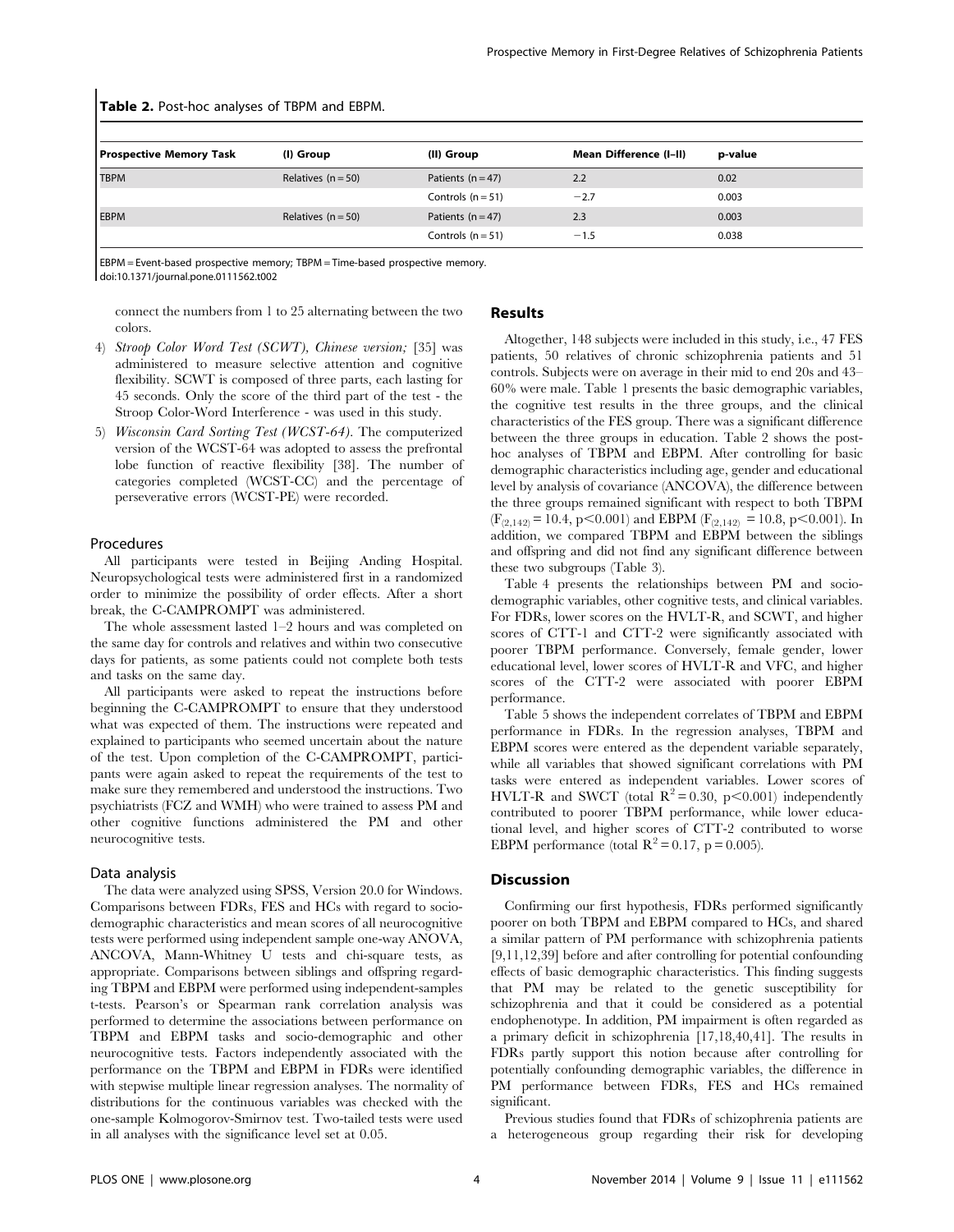| <b>Prospective Memory Task</b> | Siblings $(n=27)$ |           | Offspring $(n = 23)$ |           | <b>Statistics</b> |            |
|--------------------------------|-------------------|-----------|----------------------|-----------|-------------------|------------|
|                                | Mean              | <b>SD</b> | Mean                 | <b>SD</b> |                   | $p$ -value |
| <b>TBPM</b>                    | 11.3              | 4.8       | 11.5                 | 3.0       | $-0.2$            | 0.84       |
| <b>EBPM</b>                    | 14.2              | 3.2       | 13.4                 | 3.2       | 1.0               | 0.33       |

Table 3. Comparison of siblings and offspring with respect to TBPM and EBPM.

EBPM = Event-based prospective memory; TBPM = Time-based prospective memory.

doi:10.1371/journal.pone.0111562.t003

schizophrenia. The risk in offspring is approximately 13%, much higher than that in schizophrenia patients' parents (6%) and siblings (9%) [42]. Offspring have been reported to have worse performance on neuropsychological tests than siblings [43]. Based on the abovementioned evidence, we assumed that offspring would have worse PM performance compared to siblings. However, our result did not support this assumption; yet the number of people in each subgroups was relatively small. Therefore, whether PM performance varies across the heterogeneous subgroups of relatives requires further study.

Neurocognitive impairments have been observed in both siblings [27,44] and offspring [44,45,46] of patients with schizophrenia compared to HCs. Among cognitive tasks and domains, low intelligence is one of the most frequently reported areas. Earlier studies consistently found that high-risk offspring had lower IQ scores than HCs [26,47,48,49]. In addition, low IQ was observed in unaffected siblings of schizophrenia patients [27]. In our study, those with intellectual problems were excluded, thus the impact of low IQ on PM could not be explored.

Neuroimaging studies have detected prefrontal and temporal grey matter deficits in monozygotic twins discordant for schizophrenia, siblings and other close relatives of participants with schizophrenia; and these deficits may be even progressive [50,51]. The grey matter loss mainly involves the temporal lobes and poles, inferior frontal lobes, insula, medial and more lateral frontal regions, as well as to a lesser extent most of the cortical gray matter [52,53]. These findings indicate that the decrease in prefrontal and temporal grey matter is heritable in schizophrenia, and, as such, could be regarded as an endophenotype of the illness. However, most previous studies employed tests designed at measuring a single cognitive function [52,53], which did not reflect the interaction of two or more brain areas or the functional connectivity of the brain. There is a growing body of evidence showing that the functional connectivity between the prefrontal and temporal cortices is also impaired in persons at familial risk for schizophrenia [54]. Functional connectivity between the prefrontal and temporal cortices is also impaired in persons at familial risk for schizophrenia [54]. Electrophysiological studies indicated disturbed left frontotemporal interaction in siblings of schizophrenia patients [55]. Based on the findings summarized above, we speculate that the structural abnormalities and functional dysconnectivity in the frontotemporal circuits might be responsible for the PM deficit in persons with genetic risk for schizophrenia.

Regression analyses for the FDRs group showed that HVLT scores independently contributed to TBPM in FDRs. This may be related to the fact that PM involves a retrospective component [7], which retrieves the intended content and the specific action that must be executed [8]. The RM component of PM has been described to depend on the temporal cortex. In PET and fMRI studies, the left parahippocampal and the middle temporal gyri were activated by PM cues during PM tasks, which was thought to play a role in recognition of cues triggering the performance of intended actions [56,57,58,59]. As expected, higher educational levels in FDRs was also significantly correlated with better PM performance, similar to findings in schizophrenia patients [11].

In this study, multivariate analyses revealed that prefrontal dysfunction plays a key role in the PM impairment in FDRs of schizophrenia patients. This finding is supported by neuroimaging studies. Increased activity during PM tasks is seen in the anterior and lateral prefrontal cortex, while decreased activity is observed in the medial prefrontal cortex using functional MRI [56,60,61,62].

Regression analyses also indicated that although PM deficits could be attributed to dysfunctions in the frontal cortex in FDRs, TBPM and EBPM may depend on different neurocognitive processes. While TBPM was predicted by SCWT, EBPM was predicted by CTT-2. Brain imaging studies have shown that the anterior cingulate cortex and the dorsolateral prefrontal cortex are activated by the Stroop test. Specifically, while the left dorsolateral prefrontal cortex activation is related to the expectation regarding the conflicting nature of the upcoming trial, the right dorsolateral prefrontal cortex is activated when attempting to reduce the attentional conflict [63]. The anterior cingulate cortex is involved in selecting an appropriate response and allocate attentional resources, while the posterior dorsolateral prefrontal cortex is employed in accomplishing the current goal [64]. In the CTT-2, participants have to divide their attention while simultaneously tracking the alternating sequence of colors and numbers [65]. This process is related to the lower third of the dorsolateral prefrontal, premotor and left medial frontal cortex, and the intraparietal sulcus bilaterally [66].

The results of our regression analysis, together with the aforementioned line of evidence, suggest that the prefrontal and temporal cortices may act as an integrated circuit during PM tasks in FDRs of schizophrenia. This hypothesis seems to be supported by a previous study, which showed that the intermediate CA1 region of the hippocampus and the medial prefrontal cortex interact in coordinating RM and PM processes in anticipation of obtaining a remote goal [67]. Earlier neurocognitive studies suggested that dopaminergic modulation of hippocampal-prefrontal cortical interaction plays a key role in PM. In one study [68], RM appeared to depend on D1 receptor function, which selects the information from the hippocampus to be incorporated into the prefrontal cortex network. This information is further processed by D2 receptor activity within the prefrontal cortex. Functional dysconnectivity between the prefrontal cortex and limbic structures, and dopaminergic modulation of that dysconnectivity have been described in schizophrenia patients and their first-degree relatives [69,70,71], which could partly explain their PM deficits.

The strengths of this study include the relatively large sample size that comprised all types of FDRs and pertinent cognitive assessment battery. However, due to methodological limitations, the results should be interpreted with caution. First, controls and relatives were matched with patients separately in terms of age and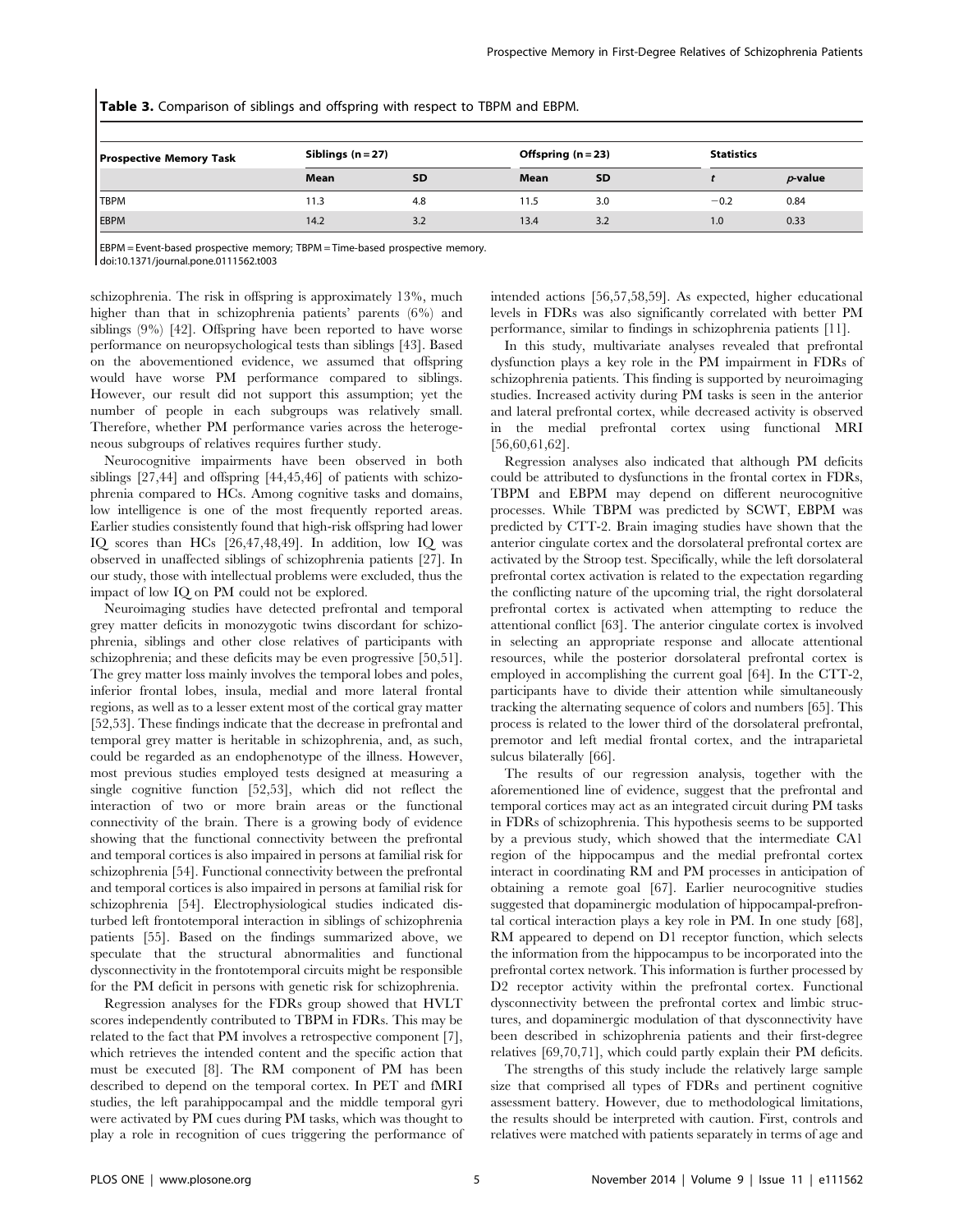| Table 4. Correlations between prospective memory tasks                                                                                                                                                                                                      |                      |           |                          | and demographic and clinical characteristics in schizophrenia patients, first-degree relatives and healthy controls.                                                                                                                                                                                                                                 |                          |                                                                                                                                                                                                                                                                                                                                                      |
|-------------------------------------------------------------------------------------------------------------------------------------------------------------------------------------------------------------------------------------------------------------|----------------------|-----------|--------------------------|------------------------------------------------------------------------------------------------------------------------------------------------------------------------------------------------------------------------------------------------------------------------------------------------------------------------------------------------------|--------------------------|------------------------------------------------------------------------------------------------------------------------------------------------------------------------------------------------------------------------------------------------------------------------------------------------------------------------------------------------------|
|                                                                                                                                                                                                                                                             | 47)<br>Patients (n = |           | Relatives (n = 50)       |                                                                                                                                                                                                                                                                                                                                                      | Controls $(n = 51)$      |                                                                                                                                                                                                                                                                                                                                                      |
| Variable                                                                                                                                                                                                                                                    | <b>TBPM</b>          | EBPM      | <b>TBPM</b>              | EBPM                                                                                                                                                                                                                                                                                                                                                 | <b>TBPM</b>              | EBPM                                                                                                                                                                                                                                                                                                                                                 |
| Age (year)                                                                                                                                                                                                                                                  | $-0.22$              | $-0.19$   | $-0.002$                 | 0.14                                                                                                                                                                                                                                                                                                                                                 | 0.02                     | 0.01                                                                                                                                                                                                                                                                                                                                                 |
| Gender                                                                                                                                                                                                                                                      | $-0.16$              | $-0.04$   | 0.23                     | $0.35*$                                                                                                                                                                                                                                                                                                                                              | $-0.03$                  | $-0.14$                                                                                                                                                                                                                                                                                                                                              |
| Education (year)                                                                                                                                                                                                                                            | 0.09                 | $-0.24$   | 0.26                     | $0.33*$                                                                                                                                                                                                                                                                                                                                              | 0.09                     | 0.07                                                                                                                                                                                                                                                                                                                                                 |
| Age at onset (year)                                                                                                                                                                                                                                         | $-0.17$              | $-0.15$   | Ī                        | $\overline{\phantom{a}}$                                                                                                                                                                                                                                                                                                                             | I.                       | I.                                                                                                                                                                                                                                                                                                                                                   |
| DUP (month)                                                                                                                                                                                                                                                 | $-42**$              | $-0.29*$  | $\overline{\phantom{a}}$ | $\sf I$                                                                                                                                                                                                                                                                                                                                              | $\sf I$                  | $\sf I$                                                                                                                                                                                                                                                                                                                                              |
| PANSS positive                                                                                                                                                                                                                                              | $-0.12$              | $-0.09$   | $\mathbf{I}$             | $\sf I$                                                                                                                                                                                                                                                                                                                                              | $\sf I$                  | $\sf I$                                                                                                                                                                                                                                                                                                                                              |
| PANSS negative                                                                                                                                                                                                                                              | $-44**$              | $-0.40**$ | I                        | $\sf I$                                                                                                                                                                                                                                                                                                                                              | $\sf I$                  | $\sf I$                                                                                                                                                                                                                                                                                                                                              |
| On antipsychotics                                                                                                                                                                                                                                           | $-0.16$              | $-0.06$   |                          | I                                                                                                                                                                                                                                                                                                                                                    | $\overline{\phantom{a}}$ | $\overline{\phantom{a}}$                                                                                                                                                                                                                                                                                                                             |
| On anticholinergics                                                                                                                                                                                                                                         | $-0.07$              | $-0.28$   | I                        | $\begin{array}{c} \rule{0.2cm}{0.15mm} \rule{0.2cm}{0.15mm} \rule{0.2cm}{0.15mm} \rule{0.2cm}{0.15mm} \rule{0.2cm}{0.15mm} \rule{0.2cm}{0.15mm} \rule{0.2cm}{0.15mm} \rule{0.2cm}{0.15mm} \rule{0.2cm}{0.15mm} \rule{0.2cm}{0.15mm} \rule{0.2cm}{0.15mm} \rule{0.2cm}{0.15mm} \rule{0.2cm}{0.15mm} \rule{0.2cm}{0.15mm} \rule{0.2cm}{0.15mm} \rule{$ | $\overline{\phantom{a}}$ | $\begin{array}{c} \rule{0.2cm}{0.15mm} \rule{0.2cm}{0.15mm} \rule{0.2cm}{0.15mm} \rule{0.2cm}{0.15mm} \rule{0.2cm}{0.15mm} \rule{0.2cm}{0.15mm} \rule{0.2cm}{0.15mm} \rule{0.2cm}{0.15mm} \rule{0.2cm}{0.15mm} \rule{0.2cm}{0.15mm} \rule{0.2cm}{0.15mm} \rule{0.2cm}{0.15mm} \rule{0.2cm}{0.15mm} \rule{0.2cm}{0.15mm} \rule{0.2cm}{0.15mm} \rule{$ |
| HVLT-R                                                                                                                                                                                                                                                      | $0.46**$             | $0.46**$  | $0.39**$                 | $0.28*$                                                                                                                                                                                                                                                                                                                                              | $-0.03$                  | 0.13                                                                                                                                                                                                                                                                                                                                                 |
| $\overline{t}$                                                                                                                                                                                                                                              | $-0.30*$             | $-0.11$   | $-0.29*$                 | $-0.24$                                                                                                                                                                                                                                                                                                                                              | $-0.2$                   | $-0.23$                                                                                                                                                                                                                                                                                                                                              |
| $CTT-2$                                                                                                                                                                                                                                                     | $-0.42**$            | $-0.23$   | $-0.40**$                | $-0.34*$                                                                                                                                                                                                                                                                                                                                             | $-0.06$                  | 0.09                                                                                                                                                                                                                                                                                                                                                 |
| SCWT                                                                                                                                                                                                                                                        | 0.28                 | $0.36*$   | $0.49**$                 | 0.23                                                                                                                                                                                                                                                                                                                                                 | 0.05                     | $-0.13$                                                                                                                                                                                                                                                                                                                                              |
| WCST-PE                                                                                                                                                                                                                                                     | $-0.36*$             | $-0.47**$ | $-0.24$                  | $-0.09$                                                                                                                                                                                                                                                                                                                                              | 0.02                     | 0.10                                                                                                                                                                                                                                                                                                                                                 |
| WCST-CC                                                                                                                                                                                                                                                     | $0.42**$             | $0.45**$  | $0.29*$                  | 0.09                                                                                                                                                                                                                                                                                                                                                 | 0.05                     | $-0.13$                                                                                                                                                                                                                                                                                                                                              |
| VFL                                                                                                                                                                                                                                                         | 0.10                 | 0.23      | 0.07                     | 0.14                                                                                                                                                                                                                                                                                                                                                 | 0.02                     | 0.07                                                                                                                                                                                                                                                                                                                                                 |
| ył                                                                                                                                                                                                                                                          | $0.30*$              | $0.36*$   | 0.20                     | $0.28*$                                                                                                                                                                                                                                                                                                                                              | 0.2                      | 0.05                                                                                                                                                                                                                                                                                                                                                 |
| CTT = Color Trails Test; DUP = Duration of untreated psychosis; EBPM = Event-based prospective memory; HVLT-R = Hopkins Verbal Learning Test-Revised Version; PANS5 = Positive and Negative Syndrome Scale; SCWT = Stroop<br>$*^{*}p<0.01;$<br>$*_{p<0.05}$ |                      |           |                          |                                                                                                                                                                                                                                                                                                                                                      |                          |                                                                                                                                                                                                                                                                                                                                                      |

CTT = Color Trails Test; DUP = Duration of untreated psychosis; EBPM = Event-based prospective memory; HVLT-R = Hopkins Verbal Learning Test-Revised Version; PANSS = Positive and Negative Syndrome Scale; SCWT = Stroop l CIT = Color Trails Test; DUM = Duration on untreated psychosis; EBM = Event-based prospective memory; HVLI- N= Hopkins Verbal Learning Test-Revisce and Negative Syndrome Scale; SCWT=Stroot<br>| Color Word Test; TBM = Time-b Color Word Test; TBPM = Time-based prospective memory; VFC = Verbal Fluency Test (Category test); VFL = Verbal Fluency Test (Letter test); WCST-CC = Wisconsin Card Sorting Test (number of categories completed); WCST-PE = Wisconsin Card Sorting Test (percentage of perseverative errors). doi:10.1371/journal.pone.0111562.t004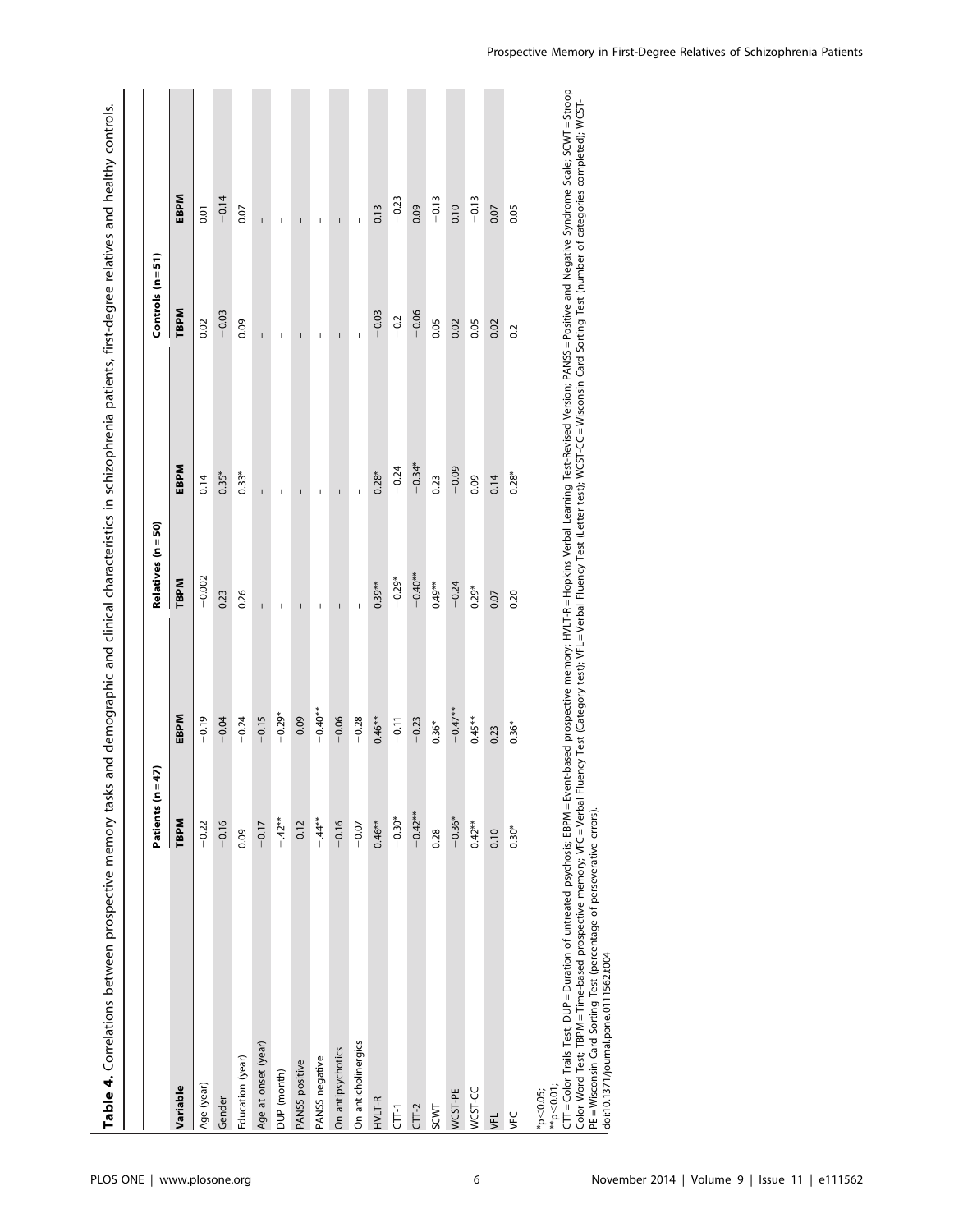**Table 5.** Results of the stepwise multiple regression analysis (First-degree relatives;  $n = 50$ ).

| <b>Prospective Memory task</b> | Predictor     | <b>Beta</b> | p-value | 95% CI           |
|--------------------------------|---------------|-------------|---------|------------------|
| TBPM*                          | <b>SCWT</b>   | 0.4         | 0.001   | $0.06 - 0.23$    |
|                                | <b>HVLT-R</b> | 0.3         | 0.02    | $0.03 - 0.4$     |
| $EBPM$ #                       | $CTT-2$       | $-0.3$      | 0.02    | $-0.07 - -0.006$ |
|                                | Education     | 0.3         | 0.03    | $0.03 - 0.6$     |

\*Adjusted R<sup>2</sup> = 0.30; F<sub>(2,47)</sub> = 11.6; p<0.001;<br>#Adjusted R<sup>2</sup> = 0.17; F<sub>(2,47)</sub> = 6.0; p = 0.005;

CTT = Color Trails Test; DUP = Duration of untreated psychosis; EBPM = Event-based prospective memory; HVLT-R = Hopkins Verbal Learning Test-Revised Version;

TBPM = Time-based prospective memory; WCST-CC = Wisconsin Card Sorting Test (number of categories completed); WCST-PE = Wisconsin Card Sorting Test

(percentage of perseverative errors).

doi:10.1371/journal.pone.0111562.t005

education, but the three groups still had significant differences in education level. Nevertheless, findings remained significant even after controlling for the potentially confounding effect of educational level. Second, in multivariate analyses the significant variables only accounted for 30.2% and 17.0% of the variance in TBPM and EBPM, respectively. In order to explore the impact of more variables on PM, a larger sample size will be required in future studies. Third, the cross-sectional design could not explore causal relationships between PM and other variables. Fourth, analyses comparing siblings and offspring of schizophrenia patients were limited by the small sample size of these subgroups.

In conclusion, the major findings of this study are: (1) FDRs of schizophrenia patients showed significant impairment in PM; (2)

#### References

- 1. Aleman A, Hijman R, de Haan EH, Kahn RS (1999) Memory impairment in schizophrenia: a meta-analysis. American Journal of Psychiatry 156: 1358–1366.
- 2. Lee J, Park S (2005) Working memory impairments in schizophrenia: a metaanalysis. Journal of abnormal psychology 114: 599.
- 3. Piskulic D, Olver JS, Norman TR, Maruff P (2007) Behavioural studies of spatial working memory dysfunction in schizophrenia: a quantitative literature review. Psychiatry research 150: 111–121.
- 4. Einstein GO, McDaniel MA (1990) Normal aging and prospective memory. Journal of Experimental Psychology: Learning, Memory, and Cognition 16: 717.
- 5. Altgassen M, Kliegel M, Rendell P, Henry JD, Zollig J (2008) Prospective memory in schizophrenia: The impact of varying retrospective-memory load. Journal of clinical and experimental neuropsychology 30: 777–788.
- 6. Elvevag B, Maylor EA, Gilbert AL (2003) Habitual prospective memory in schizophrenia. BMC Psychiatry 3: 9.
- 7. Einstein GO, McDaniel MA (1996) Retrieval processes in prospective memory: Theoretical approaches and some new empirical findings. Prospective memory: Theory and applications: 115–141.
- 8. Xiang YT, Shum D, Chiu HF, Tang WK, Ungvari GS (2010) Independent association of prospective memory with retrospective memory and intelligence in schizophrenia: a controlled study. Arch Clin Neuropsychol 25: 680–684.
- 9. Shum D, Ungvari GS, Tang W-K, Leung JP (2004) Performance of schizophrenia patients on time-, event-, and activity-based prospective memory tasks. Schizophrenia Bulletin 30: 693–702.
- 10. Chan RC, Wang Y, Ma Z, Hong X-h, Yuan Y, et al. (2008) Objective measures of prospective memory do not correlate with subjective complaints in schizophrenia. Schizophrenia research 103: 229–239.
- 11. Ungvari GS, Xiang Y-T, Tang W-K, Shum D (2008) Prospective memory and its correlates and predictors in schizophrenia: An extension of previous findings. Archives of clinical neuropsychology 23: 613–622.
- 12. Wang Y, Chan RC, Hong X, Ma Z, Yang T, et al. (2008) Prospective memory in schizophrenia: Further clarification of nature of impairment. Schizophrenia research 105: 114–124.
- 13. Wang Y, Chan RC, Yu X, Shi C, Cui J, et al. (2008) Prospective memory deficits in subjects with schizophrenia spectrum disorders: A comparison study with schizophrenic subjects, psychometrically defined schizotypal subjects, and healthy controls. Schizophrenia research 106: 70–80.
- 14. Wang Y, Cui J, Chan RC, Deng Y, Shi H, et al. (2009) Meta-analysis of prospective memory in schizophrenia: nature, extent, and correlates. Schizophrenia research 114: 64–70.
- 15. Zhuo K, Lu Y, Yang Z, Fan X, Song Z, et al. (2012) Prospective memory performance in patients with drug-naïve, first-episode psychosis. Schizophrenia research.

RM deficits and neurocognitive markers of prefrontal dysfunction independently correlated with PM impairment; and (3) both FES and FDRs of schizophrenia showed PM impairment suggesting that PM may be an endophenotype for schizophrenia.

#### Author Contributions

Conceived and designed the experiments: FCZ YTX CYW. Performed the experiments: FCZ YTX WMH. Analyzed the data: FCZ YTX WMH CYW GSU. Contributed reagents/materials/analysis tools: FCZ YTX WMH CYW GSU. Contributed to the writing of the manuscript: FCZ YTX CYW GSU HFKC. Critical revision of the manuscript: CUC DHKS DM DTL.

- 16. Zhou F-C, Xiang Y-T, Wang C-Y, Dickerson F, Au RW, et al. (2012) Characteristics and clinical correlates of prospective memory performance in first-episode schizophrenia. Schizophrenia research 135: 34–39.
- 17. Lui SS, Wang Y, Liu AC, Chui WW, Gong Q-y, et al. (2011) Prospective memory in patients with first-onset schizophrenia and their non-psychotic siblings. Neuropsychologia 49: 2217–2224.
- 18. Henry JD, Rendell PG, Kliegel M, Altgassen M (2007) Prospective memory in schizophrenia: Primary or secondary impairment? Schizophrenia research 95: 179–185.
- 19. Kendler KS, Diehl SR (1993) The genetics of schizophrenia. Schizophrenia Bulletin 19: 261–285.
- 20. Cannon TD, Kaprio J, Lonnqvist J, Huttunen M, Koskenvuo M (1998) The genetic epidemiology of schizophrenia in a Finnish twin cohort: a populationbased modeling study. Archives of General Psychiatry 55: 67.
- 21. Maziade M, Gingras N, Rouleau N, Poulin S, Jomphe V, et al. (2008) Clinical diagnoses in young offspring from eastern Québec multigenerational families densely affected by schizophrenia or bipolar disorder. Acta Psychiatrica Scandinavica 117: 118–126.
- 22. Davalos DB, Compagnon N, Heinlein S, Ross RG (2004) Neuropsychological deficits in children associated with increased familial risk for schizophrenia. Schizophrenia research 67: 123–130.
- 23. Wolf LE, Cornblatt BA, Roberts SA, Shapiro BM, Erlenmeyer-Kimling L (2002) Wisconsin Card Sorting deficits in the offspring of schizophrenics in the New York High-Risk Project. Schizophrenia research 57: 173–182.
- 24. Fis NP, Cetin FC, Erturk M, Erdogan E, Dedeoglu C, et al. (2008) Executive dysfunction in Turkish children at high risk for schizophrenia. European child & adolescent psychiatry 17: 424–431.
- 25. Sitskoorn MM, Aleman A, Ebisch SJ, Appels M, Kahn RS (2004) Cognitive deficits in relatives of patients with schizophrenia: a meta-analysis. Schizophrenia research 71: 285–295.
- Niemi LT, Suvisaari JM, Tuulio-Henriksson A, Lönnqvist JK (2003) Childhood developmental abnormalities in schizophrenia: evidence from high-risk studies. Schizophrenia research 60: 239–258.
- 27. Groom M, Jackson G, Calton T, Andrews H, Bates A, et al. (2008) Cognitive deficits in early-onset schizophrenia spectrum patients and their non-psychotic siblings: a comparison with ADHD. Schizophrenia research 99: 85–95.
- 28. Egan MF, Goldberg TE, Gscheidle T, Weirich M, Rawlings R, et al. (2001) Relative risk for cognitive impairments in siblings of patients with schizophrenia. Biological psychiatry 50: 98–107.
- 29. Skelley SL, Goldberg TE, Egan MF, Weinberger DR, Gold JM (2008) Verbal and visual memory: characterizing the clinical and intermediate phenotype in schizophrenia. Schizophrenia research 105: 78–85.